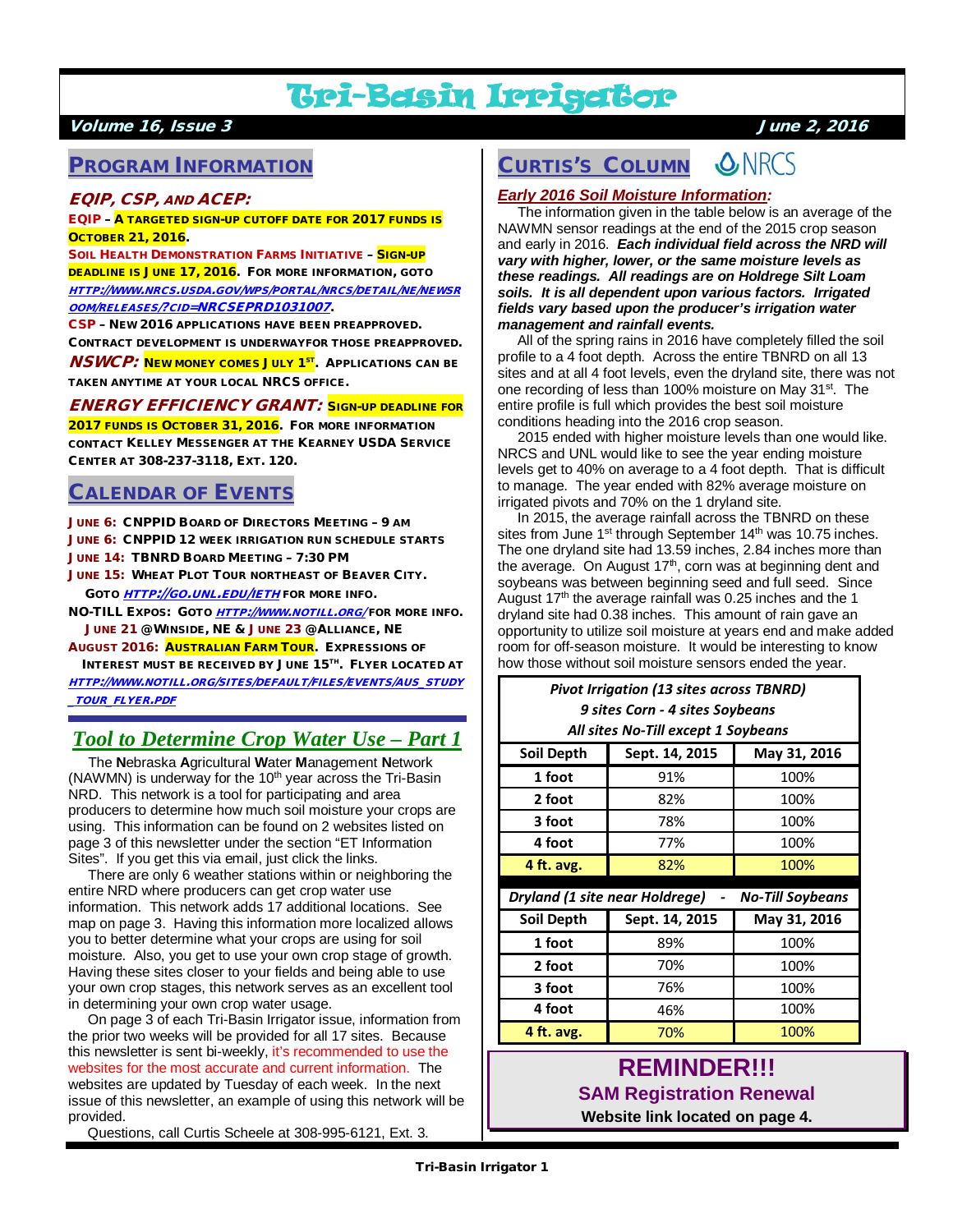# CNPPID NOTES



### *E67 Project Begins Second Year:*

 Producers taking water from Central's E67 Pipeline Canal are involved in our newest precision management pilot project; funded in part by Nebraska lottery dollars through the Nebraska Environmental Trust, McCrometer Inc., Central and Nebraska Extension. McCrometer's Steve Grove (Hemet, CA) and Paul Tipling (Salina, KS), came to NE last week to help Central staff install equipment at 25 new field sites. These sites, added to the 2015 installations, bring total sites in the project to 51. In addition, a third McCrometer weather station was set up next to an existing UNL station to compare measured weather data and the results of the evapotranspiration calculations from each unit.

 Each project site using water from E67 has been fitted with a UHF radio/solar panel set and a digitizer added to the existing flowmeter. Most sites have a digital rain gauge unless pivot water will hit it. A gateway unit at the powerhouse near Johnson Lake calls each field station every hour and each weather station every 15 minutes to gather data and transmit it to a host computer at McCrometer. Producers have access to this information from each of their fields and the weather stations immediately from a home computer, tablet or smartphone. Data is graphed, tabled and archived for producers and all data is exportable to an Excel spreadsheet.

 The outcome of precision management is expected to be high yields with minimum use of irrigation water. It is possible that an irrigation event can be saved at the beginning or end of the season or both once the producer has reliable information on hand to make those decisions.

## TRI-BASIN NRD NEWS

### *Check Flowmeters Before Starting Irrigation*

We would like to remind producers to check the flowmeters on their wells before starting irrigation this season. It's a good idea to make note of the meter reading at the beginning of the season, to make sure it matches the reading from the end of last season. Checking the meter periodically throughout the season to make sure it is working properly benefits both Tri-Basin NRD and you, as an irrigator, so that you can keep accurate irrigation records. It is the responsibility of the producer to make sure the flowmeter is functioning properly during the irrigation season.

 It has also come to our attention that producers who have Senninger brand flowmeters may want to make sure the batteries they are using are the correct size. These meters take lithium 3.6 volt batteries instead of standard 1.5 volt AA batteries. Using standard AA batteries will cause these flowmeters to not work properly.



# **NEBRASKA EXTENSION EXTRAS IN EXTENSION**

#### *Water Use Hotline Available:*

 The Nebraska Extension – Phelps-Gosper "Water Use Hotline" will again be available for irrigators from June 1 through September 1, 2016 as a "free" service. Cooperating with the High Plains Regional Climate Center, Tri-Basin NRD and CNPPID, Extension will provide updated crop growth and water use calculations for corn, soybeans, wheat, grain sorghum and alfalfa.

 Producers can assess this information by calling either: locally (308-995-2255) OR toll-free (1-800-993-2507). Weather station data is recorded from five different station locations: Holdrege; Holdrege 4N; Lexington; Minden and Smithfield. Information can also be accessed through the web: *[http://www.cnppid.com/news-info/weatheret-data/.](http://www.cnppid.com/news-info/weatheret-data/)* For future reference, the toll free number above and this website are on page 3 of each Tri-Basin Irrigator newsletter under the "ET Information Sites" section.

 The 2016 Water Use Hotline corn growth stage use values are based a May 10<sup>th</sup> emergence date; while soybean growth staging is based on a May 20<sup>th</sup> emergence date. Updated data includes: crop water use averages for 3-day and 1 week along with accumulated Growing Degree Days (GDD's).

#### *Crop Water Use based on Plant Growth Staging:*

 Crop water use increases as plant growth stages advance. Therefore, our Nebraska Extension CropWatch website provides free "Crop Water Use by Plant Growth Stage" charts for alfalfa, corn, sorghum, soybeans and wheat. These illustrated guides provide guidance for irrigators to determine proper plant growth stages.

 For season-long corn growth staging, it may be helpful to paint or mark several V6 corn leaves now on several plants within stage monitoring fields. For example, early lower corn leaves will likely fade as the growing season progresses; so making accurate leaf counts for growth staging may become challenging later. Irrigation needs can then be calculated based on: rainfall; soil moisture profile conditions; weather; and ET rates based on accurate crop growth stage(s).

 EvapoTranspiration (ET) combines *evaporation* (water loss from the soil surface) and *transpiration* (water used by plants) for defining "crop water use" needed for optimum yield. Field irrigation efficiency may further increased by using an atmometer (ETgage®) near the field just above the crop canopy. Then, ideally crop water use can be more precisely measured; resulting in application rates for just enough irrigation water to meet plant needs. If the crop is under irrigated, yields decline; but if too much water is applied, yields may also decline. Over irrigation may too reduce net income by increasing energy and irrigation application costs. Saturated field soil conditions may also leach chemicals, nitrates, and available soil nutrients (needed by crops) below the root zones into groundwater tables.

#### *ET Referencing May Also Monitor Animal Stress:*

 ET reference data can also be used for managing animal stress. The USDA Meat Animal Research Center – Clay Center, NE provides free real-time 7-day livestock heat stress monitor at: *[www.marc.usda.gov](http://www.marc.usda.gov/)*. This resource combines daily relative humidity; cloud cover; wind speed; and temperature to aid cattle and animal managers regarding potential heat stress. For example, extreme heat can cause high animal death losses when air movement slows. This website can provide advance warning and heat stress management tips.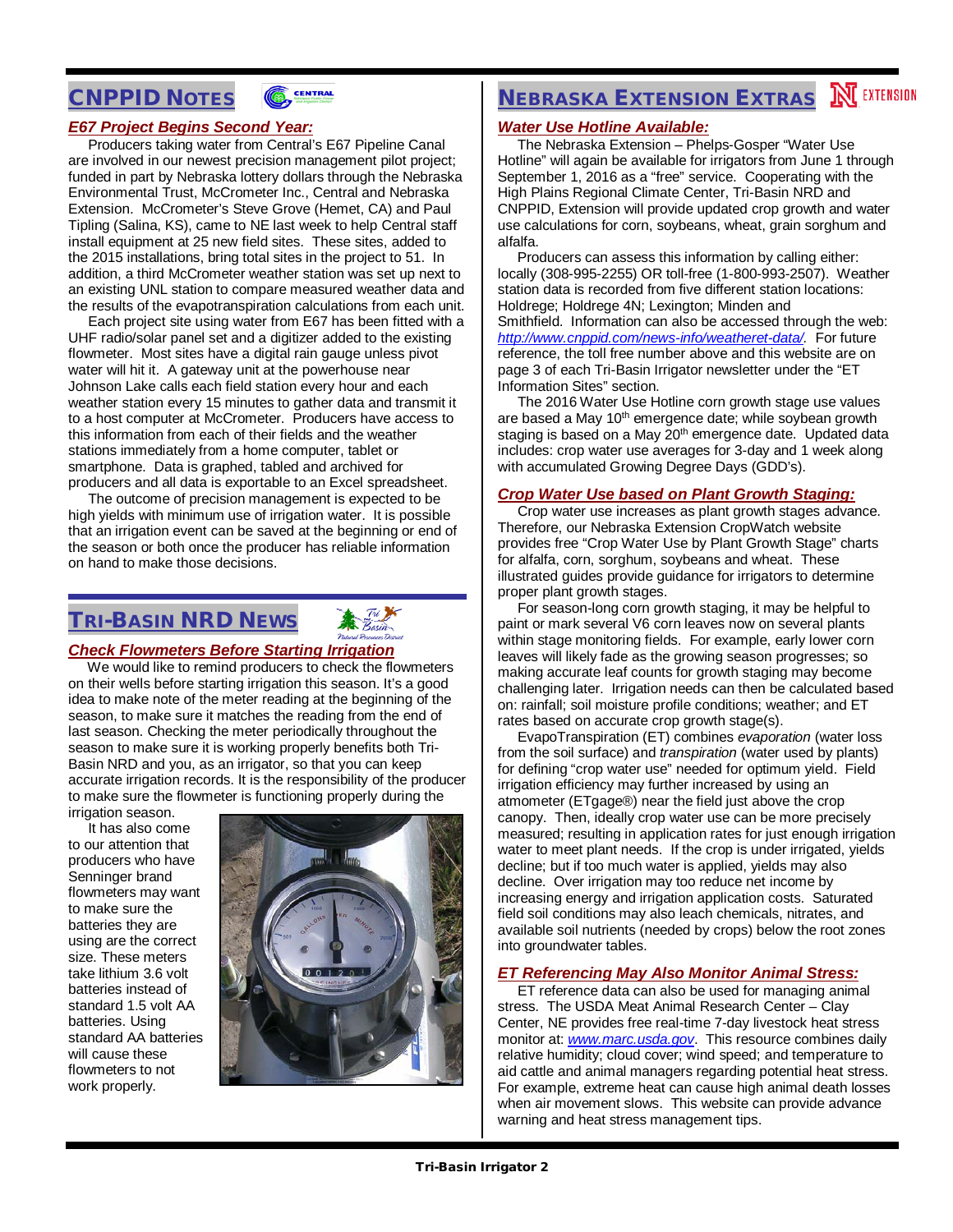# NAWMN CROP ET INFORMATION

Additional Information and other ET resources can be found at websites listed under "ET Information Sites" below.

# Inches of Crop Water Use (ET) = **Evaporation x Kc**

|                | <b>May 16 - May 22</b> |           | May 23 - May 29    |           |
|----------------|------------------------|-----------|--------------------|-----------|
| <b>Site</b>    | <b>Evaporation</b>     | Rain      | <b>Evaporation</b> | Rain      |
| 1              | <b>NA</b>              | <b>NA</b> | 1.00               | 1.11      |
| $\overline{2}$ | <b>NA</b>              | <b>NA</b> | 0.90               | 1.28      |
| 3              | <b>NA</b>              | <b>NA</b> | 1.00               | 3.00      |
| 4              | <b>NA</b>              | <b>NA</b> | 1.30               | 1.51      |
| 5              | <b>NA</b>              | <b>NA</b> | 0.80               | 1.65      |
| 6              | <b>NA</b>              | <b>NA</b> | 1.30               | 0.57      |
| 7              | <b>NA</b>              | <b>NA</b> | <b>NA</b>          | <b>NA</b> |
| 8              | 0.80                   | 0.40      | 1.40               | 1.50      |
| 9              | 0.70                   | 0.02      | 1.30               | 2.04      |
| 10             | <b>NA</b>              | <b>NA</b> | 1.50               | 2.65      |
| 11             | <b>NA</b>              | <b>NA</b> | 1.20               | 1.10      |
| 12             | <b>NA</b>              | <b>NA</b> | <b>NA</b>          | <b>NA</b> |
| 13             | <b>NA</b>              | <b>NA</b> | 1.40               | 1.73      |
| 14             | <b>NA</b>              | <b>NA</b> | 1.30               | 1.94      |
| 15             | <b>NA</b>              | <b>NA</b> | 1.20               | 1.40      |
| 16             | <b>NA</b>              | <b>NA</b> | 1.20               | 1.28      |
| 17             | <b>NA</b>              | <b>NA</b> | 1.00               | 1.32      |



*2016 Map of NAWMN Sites across the Tri-Basin NRD.*

| <b>Crop Coefficients (Kc)</b> |      |                           |      |
|-------------------------------|------|---------------------------|------|
| Corn                          |      | <b>Soybeans</b>           |      |
| <b>Stage</b>                  | Kc   | <b>Stage</b>              | Кc   |
| 2 leaf                        | 0.10 | <b>Cotyledon (VC)</b>     | 0.10 |
| 4 leaf                        | 0.18 | 1st Node (V1)             | 0.20 |
| 6 leaf                        | 0.35 | 2nd Node (V2)             | 0.40 |
| 8 leaf                        | 0.51 | 3rd Node (V3)             | 0.60 |
| 10 leaf                       | 0.69 | Beg. Bloom (R1)           | 0.90 |
| 12 leaf                       | 0.88 | <b>Full Bloom (R2)</b>    | 1.00 |
| 14 leaf                       | 1.01 | Beg. Pod (R3)             | 1.10 |
| 16 leaf                       | 1.10 | <b>Full Pod (R4)</b>      | 1.10 |
| Silk - Beg. Dent              | 1.10 | Beg. Seed (R5)            | 1.10 |
| 1/4 Milk Line                 | 1.04 | <b>Full Seed (R6)</b>     | 1.10 |
| <b>Full Dent (1/2 Milk)</b>   | 0.98 | <b>Yellow Leaf (R6.5)</b> | 1.00 |
| 3/4 Milk Line                 | 0.79 | Beg. Mat. (R7)            | 0.90 |
| <b>Black Layer</b>            | 0.60 | Full Mat. (R8)            | 0.20 |
| <b>Full Maturity</b>          | 0.10 | <b>Mature</b>             | 0.10 |

### CROP STAGE INFORMATION

**Corn (V1-1 Leaf to V4-4 Leaf stage):** Hail, wind, or frost that damages the exposed leaves at the 3-leaf stage have little or no effect on yield due to the below ground growing point.

### Avg. daily water use from May 23 – May 29 was 0.01"-0.04".

**Soybeans (Emerging to V1-1st Node stage):** After V1, photosynthesis by the developing leaves is adequate for the plant to sustain itself. Loss of one cotyledon has little affect on yield while loss of both can reduce yields by 8-9%. Avg. daily water use from May 23 – May 29 was 0.01"-0.04".

*May 23-May 29 (15 of 17 NAWMN sites reporting): Average weekly rainfall was 1.61 (range 0.57 to 3.00). Average weekly ET for corn was 0.19 and for soybeans was 0.15.*

### ET INFORMATION SITES

#### **NAWMN Sites:**

 *[http://www.cnppid.com/news-info/weatheret](http://www.cnppid.com/news-info/weatheret-data/nebraska-agricultural-water-management-network/)[data/nebraska-agricultural-water-management-network/](http://www.cnppid.com/news-info/weatheret-data/nebraska-agricultural-water-management-network/) [http://elkhorn.unl.edu/ETGage/xml/NE\\_counties\\_2.jsp](http://elkhorn.unl.edu/ETGage/xml/NE_counties_2.jsp)*

**CropWatch:** *<http://cropwatch.unl.edu/gdd-etdata>* **CNPPID:** *<http://www.cnppid.com/news-info/weatheret-data/>* **Water Use Hotline:** 1-800-993-2507

|                | <b>Corn Stage</b>    | <b>DESCRIPTION</b>                                                                                                                                                                                                                                                                                                                 |  |
|----------------|----------------------|------------------------------------------------------------------------------------------------------------------------------------------------------------------------------------------------------------------------------------------------------------------------------------------------------------------------------------|--|
| V <sub>2</sub> | 2 Leaves             | Leaf stage is defined by number of leaves with visible collars. The collar is a discolored line where the                                                                                                                                                                                                                          |  |
| V <sub>4</sub> | 4 Leaves             | leaf meets the stalk. This line circles the stalk. TIP: Mark the 6th leaf or a higher leaf by cutting a notch<br>in it or some other way so as to know that leaf number. Reason is the lower leaves will be lost as the<br>plant develops. Flag or somehow mark the plant in the field as a reference plant when determining later |  |
| V <sub>6</sub> | 6 Leaves             | leaf (vegetative) stages.                                                                                                                                                                                                                                                                                                          |  |
|                |                      |                                                                                                                                                                                                                                                                                                                                    |  |
|                | <b>Soybean Stage</b> | <b>DESCRIPTION</b>                                                                                                                                                                                                                                                                                                                 |  |
| VC.            | Cotyledon            | Shortly after emergence. Cotyledons and unifoliate leaves are unfolded. (1 node)                                                                                                                                                                                                                                                   |  |